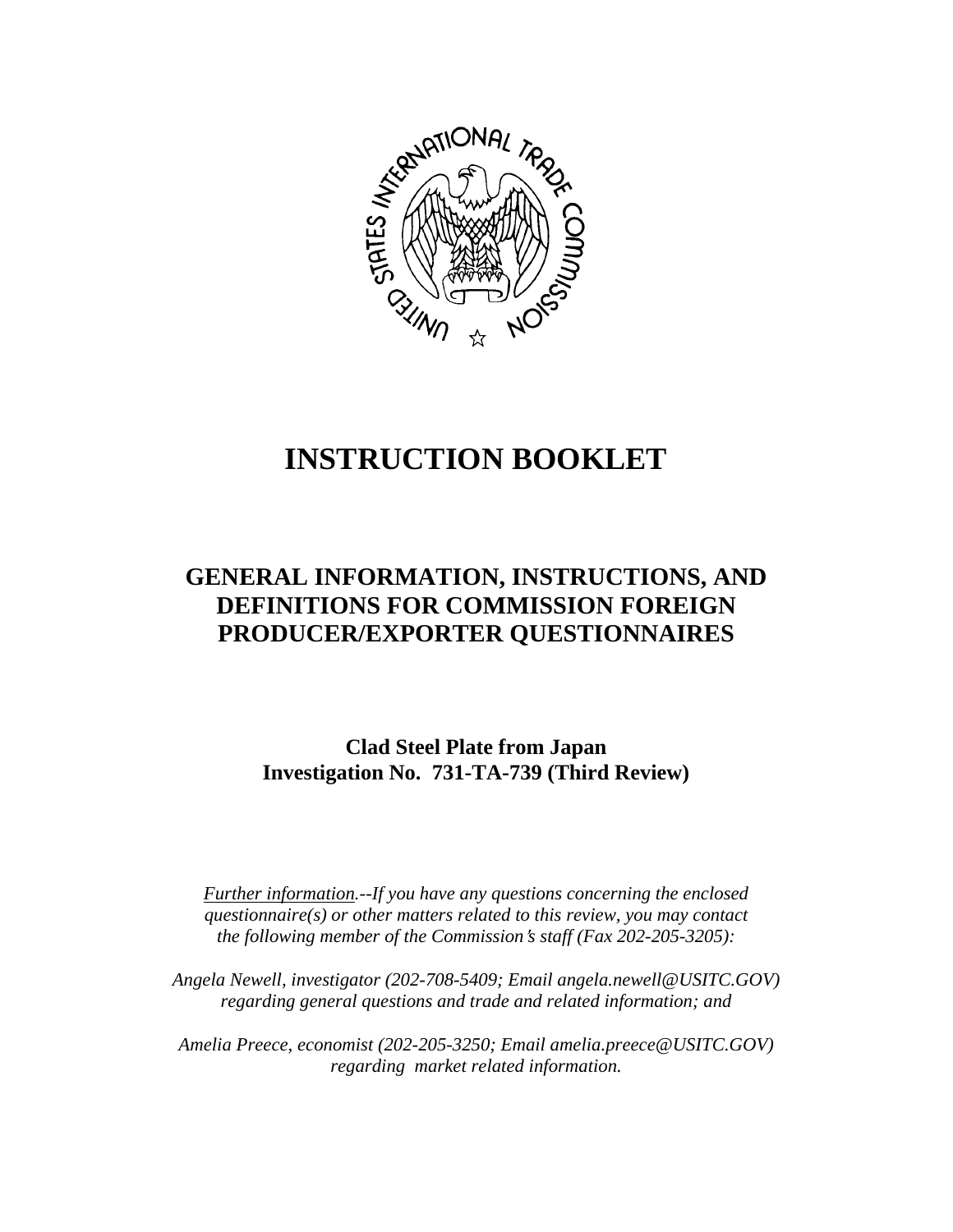#### **GENERAL INFORMATION**

*Background*.--On July 2, 1996, the Department of Commerce (Commerce) issued an antidumping duty order on imports of clad steel plate from Japan (61 F.R. 34421).

On June 1, 2001, the United States International Trade Commission (Commission) instituted a review pursuant to section 751(c) of the Tariff Act of 1930 (19 U.S.C. § 1675(c)) (the Act) to determine whether revocation of the order would be likely to lead to continuation or recurrence of material injury to the domestic industry within a reasonably foreseeable time (66 FR 29829). Following five-year reviews by Commerce and the Commission, effective November 16, 2001, Commerce issued a continuation of the antidumping duty order on clad steel plate from Japan (66 FR 57703).

On October 2, 2006, the Commission instituted a review pursuant to section 751(c) of the Tariff Act of 1930 (19 U.S.C. § 1675(c)) (the Act) to determine whether revocation of the order would be likely to lead to continuation or recurrence of material injury to the domestic industry within a reasonably foreseeable time (71 FR 57996). Following five-year reviews by Commerce and the Commission, effective March 22, 2007, Commerce issued a continuation of the antidumping duty order on clad steel plate from Japan (72 FR 13478).

On February 1, 2012, the Commission instituted a review pursuant to section 751(c) of the Tariff Act of 1930 (19 U.S.C. § 1675(c)) (the Act) to determine whether revocation of the order would be likely to lead to continuation or recurrence of material injury to the domestic industry within a reasonably foreseeable time (77 FR 5052). If Commerce and the Commission make an affirmative determination, the order will remain in place. If either agency makes a negative determination, Commerce will revoke the order.

Questionnaires and other information pertinent to this review are available at **http://www.usitc.gov/trade\_remedy/731\_ad\_701\_cvd/investigations/2012/clad\_steel\_plate\_f rom** japan/reviewphase.htm. Address all correspondence to the United States International Trade Commission, Washington, DC 20436. Hearing-impaired individuals can obtain information regarding this review via the Commission's TDD terminal (202-205-1810).

*Due date of questionnaire(s)*.--Please submit the completed questionnaire(s) to the United States International Trade Commission so as to be received by no later than **September 21, 2012**. Because Commission staff might contact you with questions during the course of the proceeding, save the final version of the document(s) and retain all files and worksheets associated with the completed questionnaire(s). Please also retain a copy of any paper original document that you submit.

*Service of questionnaire response(s)*.--In the event that your firm is a party to this review, you are required to serve a copy of the questionnaire(s), once completed, on parties to the proceeding that are subject to administrative protective order (see 19 CFR  $\S$  207.7). A list of such parties is maintained by the Commission's Secretary and may be obtained by calling 202-205-1803. A certificate of service must accompany the copy of the completed questionnaire(s) you submit (see 19 CFR § 207.7).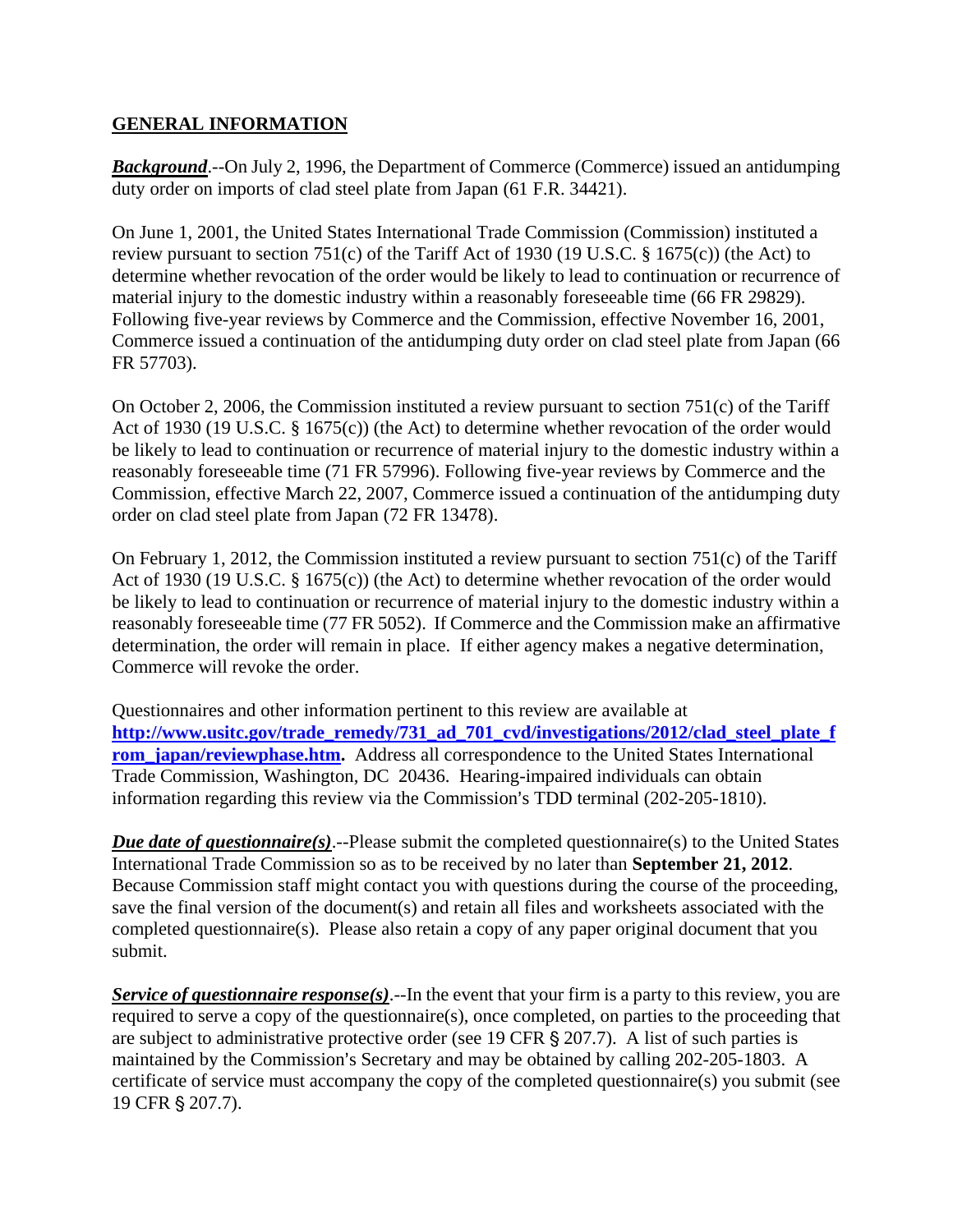### **GENERAL INFORMATION--***Continued*

*Confidentiality*.--The commercial and financial data furnished in response to the enclosed questionnaire(s) that reveal the individual operations of your firm will be treated as confidential by the Commission to the extent that such data are not otherwise available to the public and will not be disclosed except as may be required by law (see 19 U.S.C. § 1677f). Such confidential information will not be published in a manner that will reveal the individual operations of your firm; however, nonnumerical characterizations of numerical business proprietary information (such as discussion of trends) will be treated as confidential business information only at the request of the submitter for good cause shown.

*Verification***.--The information submitted in the enclosed questionnaire(s) is subject to audit and verification by the Commission. To facilitate possible verification of data, please keep all your workpapers and supporting documents used in the preparation of the questionnaire response(s).**

*Release of information*.--The information provided by your firm in response to the questionnaire(s), as well as any other business proprietary information submitted by your firm to the Commission in connection with the review, may become subject to, and released under, the administrative protective order provisions of the Tariff Act of 1930 (19 U.S.C. § 1677f) and section 207.7 of the Commission's Rules of Practice and Procedure (19 CFR § 207.7). This means that certain lawyers and other authorized individuals may temporarily be given access to the information for use in connection with this review or other import-injury proceedings or reviews conducted by the Commission on the same or similar merchandise; those individuals would be subject to severe penalties if the information were divulged to unauthorized individuals.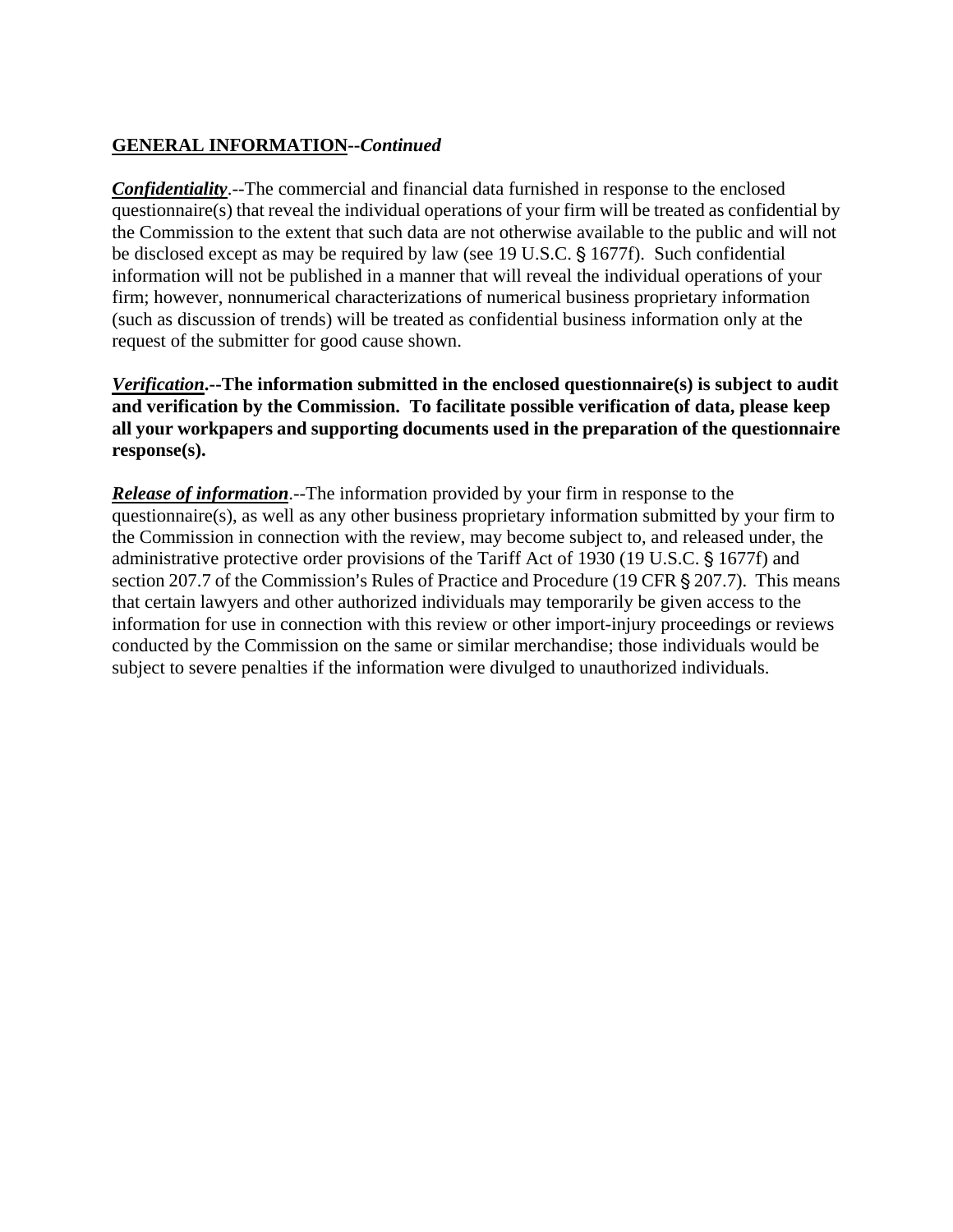#### **INSTRUCTIONS**

*Answer all questions*.--Do not leave any question or section blank unless a questionnaire expressly directs you to skip over certain questions or sections. If the answer to any question is "none," write "none." If information is not readily available from your records in exactly the **form requested, furnish carefully prepared estimates.** Answers to questions and any necessary comments or explanations should be supplied in the space provided or on separate sheets attached to the appropriate page of the questionnaire(s). If your firm is completing more than one questionnaire in connection with this review (i.e., a producer, importer, purchaser, and/or foreign producer questionnaire), you need not respond to duplicated questions in the questionnaires. Questionnaires may be filed either electronically or in paper form.

*Consolidate all establishments in Japan*.--Report the requested data for your establishment(s) located in Japan. **Firms operating more than one establishment should combine the data for all establishments into a single report.** 

*Electronic completion***.--**Your firm is encouraged (but not required) to complete the questionnaire electronically in MS Word format. The MS Word versions of all the questionnaires in this proceeding are available online at the ITC web page or may be obtained directly from the Commission's Investigator, Angela Newell (angela.newell@usitc.gov, or 202-708-5409).

*Electronic submission***.--**To the degree that it is possible and not overly burdensome, the Commission requests that responding firms submit their questionnaire responses electronically in MS Word format. The submission of questionnaire responses in the MS Word format allows the Commission to compile, assess, and analyze submitted data more promptly. There are three electronic submissions options detailed below. Paper submissions are also accepted.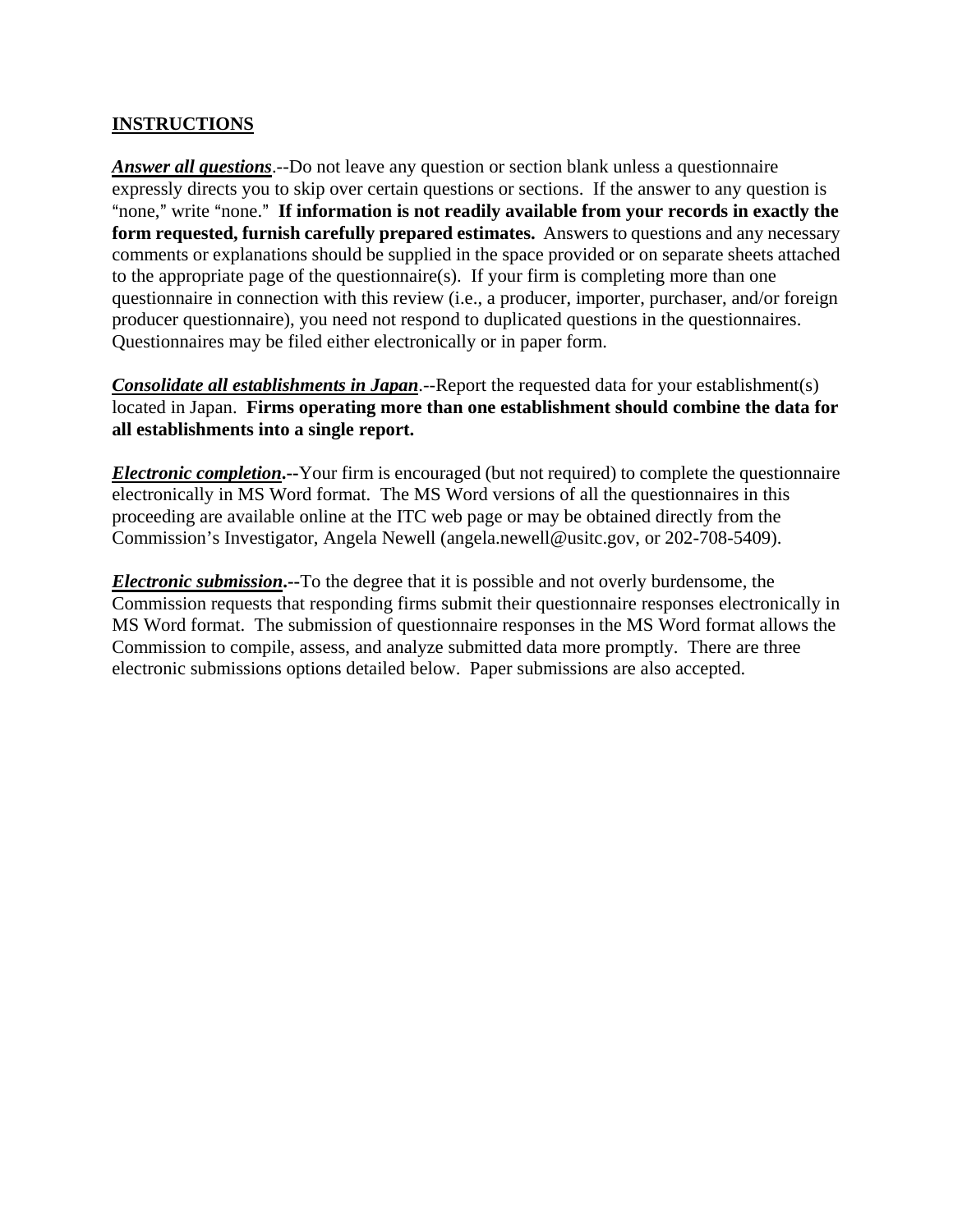#### **INSTRUCTIONS--***Continued*

#### **OPTIONS FOR FILING**

This questionnaire is available as a "fillable" form in MS Word format on the Commission's website at **http://www.usitc.gov/trade\_remedy/731\_ad\_701\_cvd/investigations/2012/clad \_steel\_plate\_from\_japan/reviewphase.htm**. *Please do not attempt to modify the format or permissions of the questionnaire document*. You may complete the questionnaire and submit it, electronically, or you may print it out and submit it in paper form, as described below:

• **Upload via Secure Drop Box.**—Upload the completed questionnaire in MS Word format along with a scanned copy of the signed certification page (page 1) through the Commission's secure upload facility:

*Web address*: https://dropbox.usitc.gov/oinv/ *Pin*: CLAD

**• Compact disc (CD)**.—Copy your questionnaire onto a CD, include a signed certification page (page 1) (either in paper form or scanned PDF copied onto CD), and mail to the address above. *It is strongly recommended that you use an overnight mail service. U.S. mail sent to government offices undergoes additional processing which not only results in substantial delays in delivery but may also damage CDs.* 

**• E-mail**.—E-mail your questionnaire to the investigator identified on page 1 of the Instruction Booklet; include a scanned PDF of the signed certification page (page 1). Type the following in the e-mail subject line: BPI Questionnaire, **INV. NO. 731-TA-739**. *Please note that submitting your questionnaire by e-mail may subject your firm's business proprietary information to transmission over an unsecure environment and to possible disclosure. If you choose this option, the Commission warns you that any risk involving possible disclosure of such information is assumed by the submitter and not by the Commission.* 

- **Fax**.—Fax to 202.205.3205.
- **Overnight mail service**.—Mail to the following address:

#### **United States International Trade Commission Office of Investigations, Room 615 500 E Street SW Washington, DC 20024**

**• U.S. mail**.—Mail to the address above, but use zip code 20436. *This option is not recommended. U.S. mail sent to government offices undergoes additional processing to screen for hazardous materials; this additional processing results in substantial delays in delivery.* 

**Note: If you are a party to the proce eding, and service of the questionnaire is required, such service should be made in paper form.**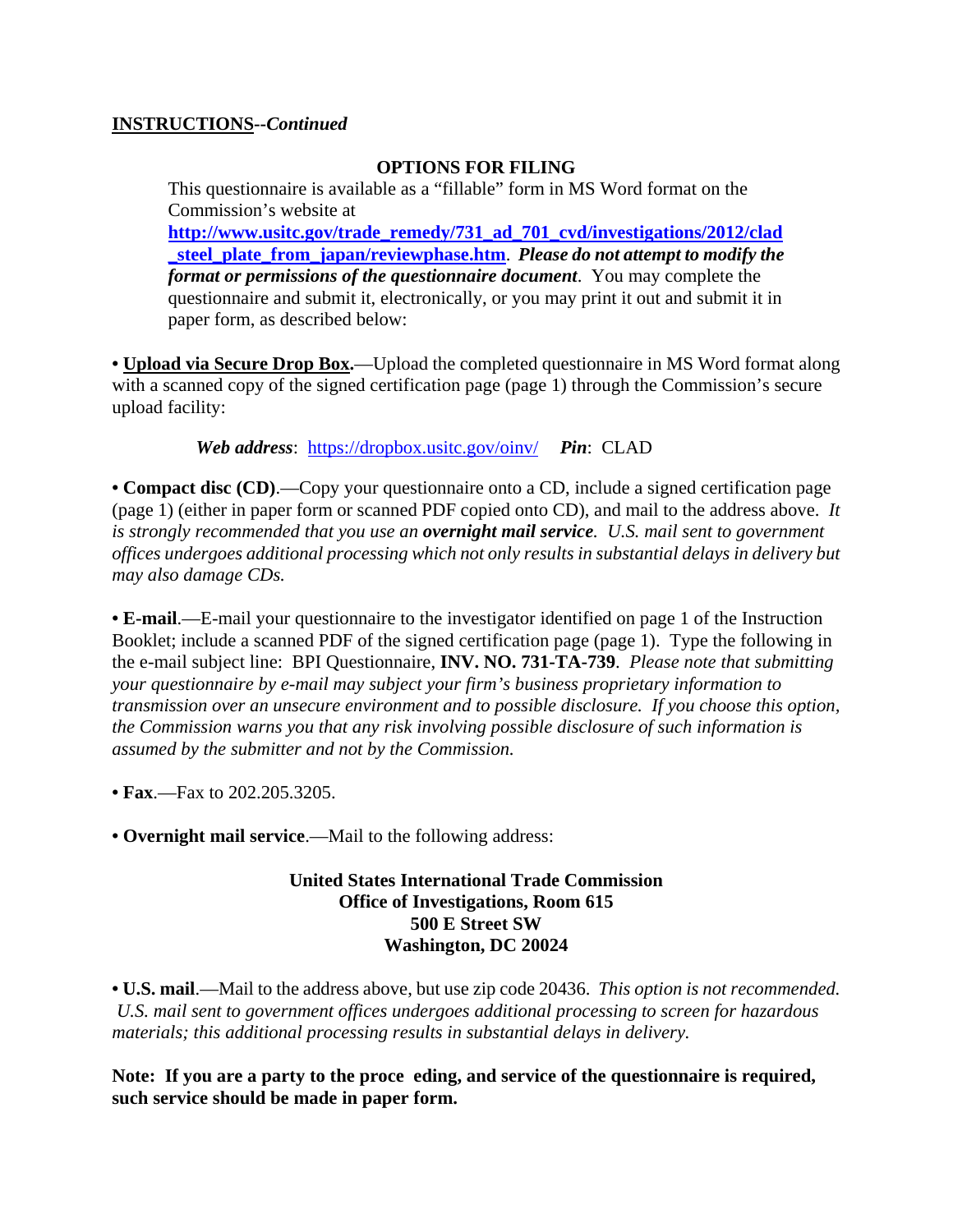#### **DEFINITIONS**

 $\overline{a}$ 

*Clad steel plate*.— is all clad<sup>1</sup> steel plate of a width of 600 millimeters (mm) or more and a composite thickness of 4.5 mm or more. Clad steel plate is a rectangular finished steel mill product consisting of a layer of cladding material (usually stainless steel or nickel) which is metallurgically bonded to a base or backing of ferrous metal (usually carbon or low alloy steel) where the latter predominates by weight. Stainless clad steel plate is manufactured to American Society for Testing and Materials (ASTM) specifications A263 (400 series stainless types) and A264 (300 series stainless types). Nickel and nickel–base alloy clad steel plate is manufactured to ASTM specification A265. These specifications are illustrative but not necessarily all–inclusive.

The products subject to this proceeding are currently classified under Harmonized Tariff Schedule (HTS) subheading 7210.90.10. Although the HTS subheading is provided for convenience and Customs purposes, the written description of the merchandise is dispositive.

*Firm*.--An individual proprietorship, partnership, joint venture, association, corporation (including any subsidiary corporation), business trust, cooperative, trustee in bankruptcy, or receiver under decree of any court.

*Related firm*.--A firm that your firm solely or jointly owned, managed, or otherwise controlled; a firm that solely or jointly owned, managed, or otherwise controlled your firm; and/or a firm that was solely or jointly owned, managed, or otherwise controlled by a firm that also solely or jointly owned, managed, or otherwise controlled your firm.

*Establishment*.--Each facility of a firm in Japan involved in the production of clad steel plate (as defined above), including auxiliary facilities operated in conjunction with (whether or not physically separate from) such facilities.

*United States*.--For purposes of this review, the 50 States, Puerto Rico, the U.S. Virgin Islands, and the District of Columbia.

*Importer*.--Any person or firm engaged, either directly or through a parent company or subsidiary, in importing clad steel plate (as defined above) into the United States from a foreign manufacturer or through its selling agent.

<sup>&</sup>lt;sup>1</sup> Cladding is the association of layers of metals of different colors or natures by molecular interpenetration of the surfaces in contact. This limited diffusion is characteristic of clad products and differentiates them from products metalized in other manners (*e.g.*, by normal electroplating). The various cladding processes include pouring molten cladding metal onto the basic metal followed by rolling; simple hot-rolling of the cladding metal to ensure efficient welding to the basic metal; any other method of deposition or superimposing of the cladding metal followed by any mechanical or thermal process to ensure welding (*e.g.*, electrocladding), in which the cladding metal (nickel, chromium, etc.) is applied to the basic metal by electroplating, molecular interpenetration of the surfaces in contact then being obtained by heat treatment at the appropriate temperature with subsequent cold rolling. *See* Harmonized Commodity Description and Coding System Explanatory Notes, Chapter 72, General Note (IV) (C) (2) (e).